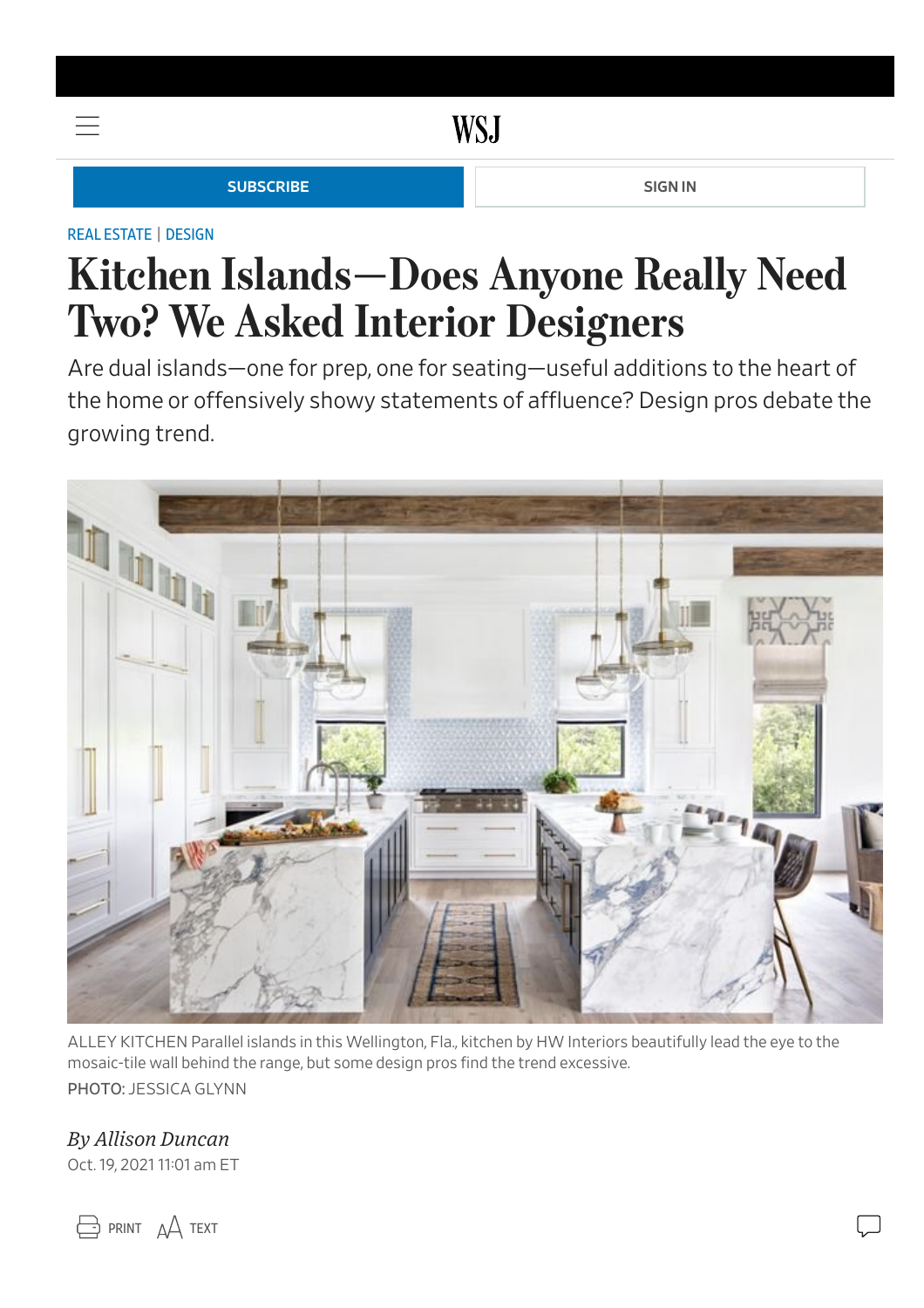For the recurring series, That's Debatable, we take on a contentious issue of the day and present two spirited arguments—one in favor and the other emphatically opposed. Previous installments from the series are [here.](https://www.wsj.com/news/types/that-s-debatable)

#### YES, DOUBLE ISLANDS HAVE ADVANTAGES IN TERMS OF FUNCTION, AESTHETICS AND RESALE

Martha Stewart-types who approach cooking as performance have embraced the more-ismore idea of two kitchen islands: one for food preparation, another for gathering and entertaining. "There's a dinner-theater component to double islands," said Chicago designer Marshall Erb, who first designed a double-island kitchen for a kosher family that needed to separate meat and dairy during meals. "It's interactive, like a chef's table in a fine restaurant." Park & Oak, an interior-design studio in Glen Ellyn, Ill., recently completed an open-concept kitchen that includes an island pair: one of navy-painted cabinetry topped with white quartzite, and a second whose quartzite waterfalls down the sides, offering no storage but accommodating six bar stools for kids, guests and back-seat chefs. "About one in four of our clients requests a double island, and it's always those who love to entertain," said the firm's co-founder Christina Samatas.

[SUBSCRIBE](https://subscribe.wsj.com/wsjsnippet) SUBSCRIBE [SIGN](https://accounts.wsj.com/login?target=https://www.wsj.com/articles/does-anyone-need-two-kitchen-islands-we-asked-interior-designers-11634655693) IN

# THE WALL STREET JOURNAL.

Continue reading your article with a WSJ membership

VIEW [MEMBERSHIP](https://subscribe.wsj.com/wsjsnippet) OPTIONS